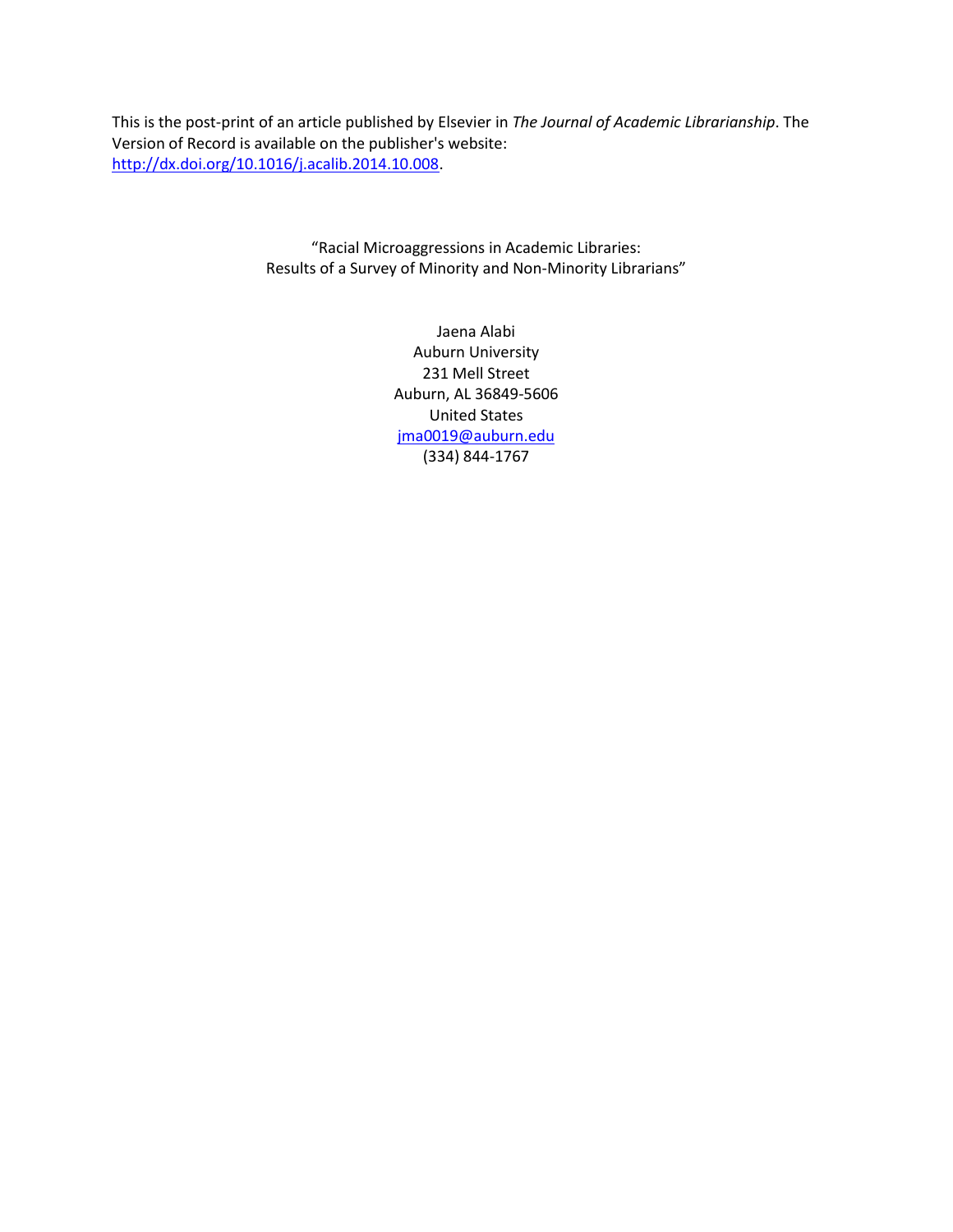### **Abstract**

There is relatively little literature on racism within the profession of academic librarianship. To investigate academic librarians' experiences of racism, this research project uses the framework of racial microaggressions, which are subtle, denigrating messages directed toward people of color. According to the results of an online survey, some librarians of color have had racial microaggressions directed at them by their colleagues. Non-minority librarians, however, are unlikely to recognize these disparaging exchanges.

Keywords: academic libraries, racism, diversity, racial microaggressions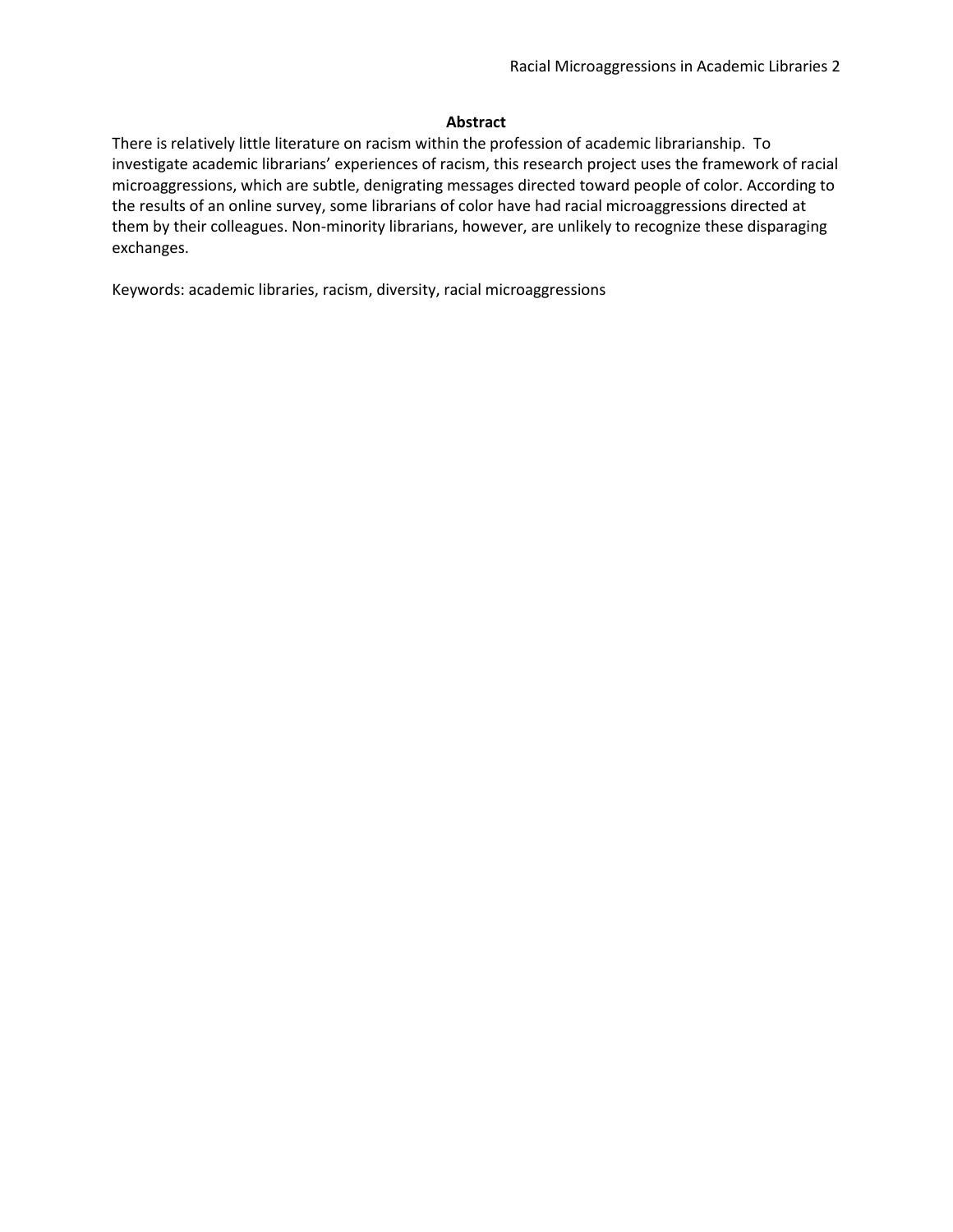# **Introduction**

Diversity has received increased attention in the library and information science literature over the past four decades. The articles, books, and conference papers on diversity in librarianship tend to focus on recurring themes such as depictions of racial/ethnic minorities in children's literature; developing and assessing multicultural collections; designing programming for various user populations; or recruiting, mentoring, and retaining a diverse workforce. There is relatively little in the LIS literature that explicitly addresses racism within the profession, however.

This research project is a preliminary attempt to address this gap. It uses the framework of racial microaggressions, which psychologist Derald Wing Sue and colleagues (2007) define as "brief, everyday exchanges that send denigrating messages to people of color because they belong to a racial minority group" (p. 273). The project seeks to answer two questions: 1) Are academic librarians of color experiencing racial microaggressions from their library colleagues? 2) Do white academic librarians observe these derogatory exchanges directed at minority colleagues?

#### **Literature Review**

## **Racism in Libraries**

Racism and racial discrimination are seldom discussed explicitly in the LIS literature, despite the presence of works chronicling the experiences of minority librarians, such as *The Black Librarian in America* (Josey, 1970), *In Our Own Voices: The Changing Face of Librarianship* (Neely & Abif, 1996) and "Tenure and Promotion Experiences of Academic Librarians of Color" (Damasco & Hodges, 2012).

The few LIS articles that do explicitly address racism discuss several themes that are consistent with the growing literature on racial microaggressions. Elizabeth Martinez Smith (1988), Deborah Curry (1994), and Cynthia Preston (1998) all note the pervasiveness of racism in American society. According to Smith (1988), "*It is always there*. For a person of color, the final question they must ask themselves is, 'Was it my color?'" (p. 39). In addition to acknowledging the persistence of racism, Hall (1988), St.Lifer and Nelson (1997), and Josey (1999) all suggest that racism has become more subtle.

Smith (1988) also touches on another theme—that one's race or ethnicity can influence whether or not one notices racism. This theme was further supported in an article by two *Library Journal* editors, Evan St. Lifer and Corinne Nelson (1997), who surveyed white librarians and librarians of color about their perceptions of racism in the profession. St. Lifer and Nelson (1997) concluded that "librarians of color see a major problem; whites do not" (p. 44).

Discussions of racism within the profession are important because as Curry (1994) has suggested, racism in academia can contribute to early burn-out among minority librarians and can make these librarians less effective at recruiting other minorities to the profession. Efforts to diversify the profession are unlikely to be successful if we do not address the persistence and prevalence of racism within academic libraries.

# **Microaggressions in Higher Education and Psychology**

The term *microaggression* was coined by Chester Pierce, a professor in Harvard's education and psychiatry departments, to describe the more subtle expressions of racism that were becoming common. Pierce (1970) declared that these "offensive mechanisms are usually a *micro-aggression*, as opposed to a gross, dramatic obvious *macro-aggression* such as lynching" (p. 266). In a subsequent work investigating racism in television commercials, Pierce, Carew, Pierce-Gonzalez, and Wills (1978)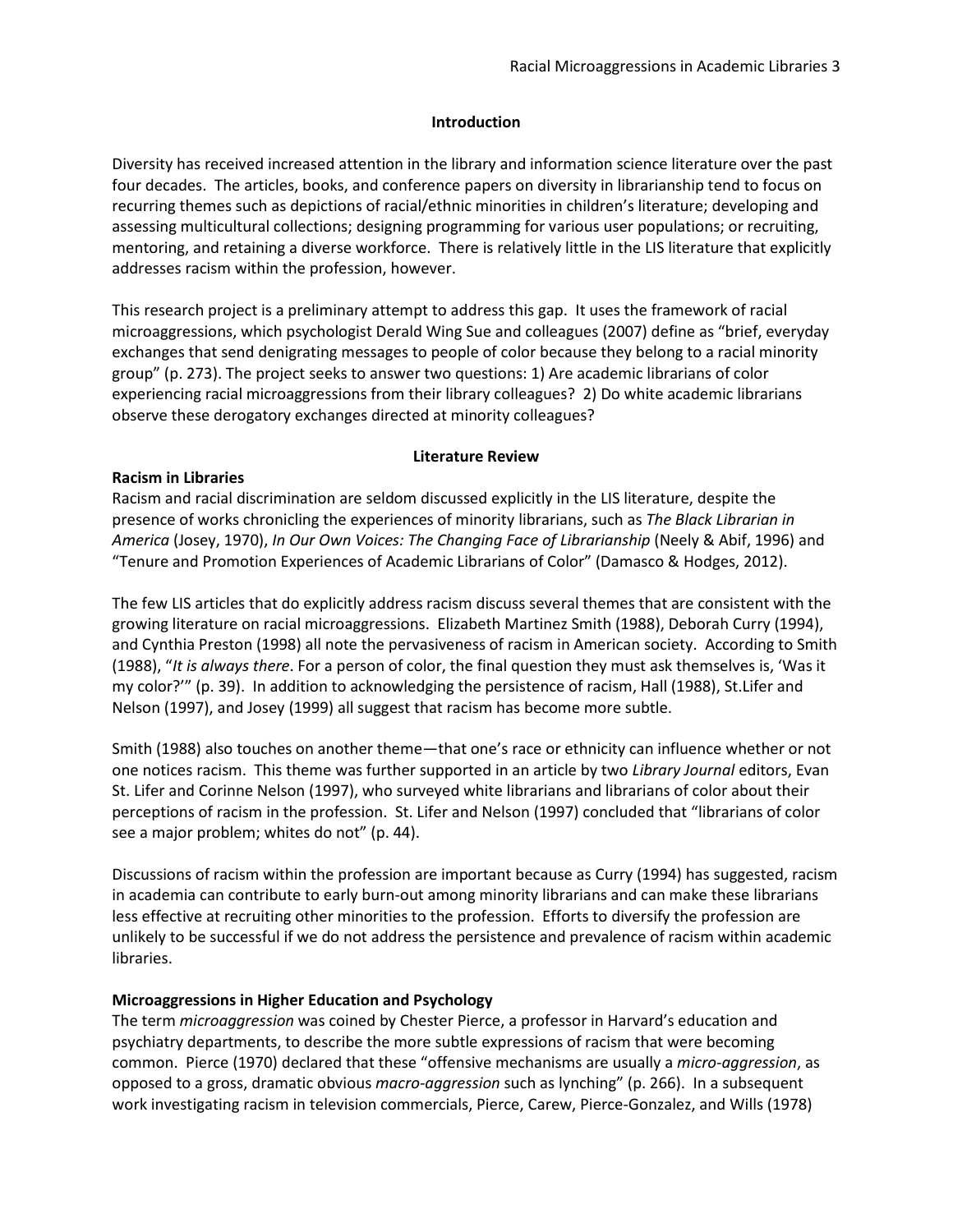further define microaggressions as "subtle, stunning, often automatic, and non-verbal exchanges which are 'put downs' of blacks by offenders" (p. 66). Subsequent research on racism in such work by Delgado and Stefancic (as cited by Solórzano, 1998), noted that victims had "become sensitized to its subtle nuances and code-words – the body language, averted gazes, exasperated looks, terms such as 'you people,' 'innocent whites,' 'highly qualified black,' 'articulate' and so on – that, whether intended or not, convey racially charged meanings" (p. 125). This lead to an expanded definition of racial microaggressions by Solórzano, Ceja, and Yosso (2000): "microaggressions are subtle insults (verbal, nonverbal, and/or visual) directed toward people of color, often automatically or unconsciously" (p. 60).

Sue et al. (2007) noted that while literature on contemporary racism was abundant, the subtle nature of racial microaggressions made this form of racism "difficult to identify, quantify, and rectify" (p. 272). They further argued that "without an adequate classification or understanding of the dynamics of subtle racism, it will remain invisible and potentially harmful to the well-being, self-esteem, and standard of living of people of color" (p. 272). Because of this, Sue and colleagues developed a taxonomy of racial microaggressions, initially identifying three forms of racial microaggressions: *microassaults*, *microinsults*, and *microinvalidations*. A *microassault* is "an explicit racial derogation characterized primarily by a verbal or nonverbal attack meant to hurt the indented victim through name-calling, avoidant behavior, or purposeful discriminatory actions" (p. 274). Microassaults tend to be blatant and easier to identify than either microinsults or microinvalidations. *Microinsults* are "communications that convey rudeness and insensitivity and demean a person's racial heritage or identity. Microinsults represent subtle snubs, frequently unknown to the perpetrator, but clearly convey a hidden insulting message to the recipient of color" (p. 274). For example, when a white person says to a person of color, "Wow! You're so articulate," he may intend this as a compliment. However, the person of color this statement is directed toward may interpret it as a back-handed compliment—the speaker assumed that I would not be wellspoken because people of my race are stereotyped as unintelligent or inarticulate. *Microinvalidations* are "communications that exclude, negate, or nullify the psychological thoughts, feelings, or experiential reality of a person of color" (p. 274). Colorblindness, or professing not to see another's race, is an example of a microinvalidation because it denies the experiential reality of people of color who are treated differently because of their race.

In addition to presenting a classification scheme for racial microaggressions, Sue et al. (2007) also note that the subtle nature of microaggressions makes them particularly difficult to defend against. For example, a single microaggression can often be dismissed as a misunderstanding or rationalized with a non-racist explanation, which can make identifying a microaggression challenging. Even when a person of color determines that a microaggression has occurred, she may be trapped in a no-win situation—if she responds, she will expend energy educating someone who may respond defensively; if she does not respond, she may feel anger and guilt at herself or internalize the microaggression. Additionally, the pervasiveness of such subtle, denigrating messages and their cumulative effect has been connected to negative outcomes in a number of qualitative studies. In particular, research on the experiences of students and faculty of color report that being inundated with these negative messages, as well as the energy required to respond to racial microaggressions, leads to minority students and faculty experiencing self-doubt, frustration, isolation, anxiety, anger, and fatigue (Solórzano et al., 2000; Constantine, Smith, Redington, & Owens, 2008; Griffin, Pifer, Humphrey, & Hazelwood, 2011 ; Harper et al., 2011; Yosso, Smith, Ceja, & Solórzano, 2009; Pittman, 2012). In addition to these emotional and psychological effects, racial microaggressions can create a negative campus racial climate (Solórzano et al., 2000), can lead to diminished academic performance for students (Yosso et al., 2009), and can have negative consequences for promotion and tenure for faculty (Griffin et al., 2011).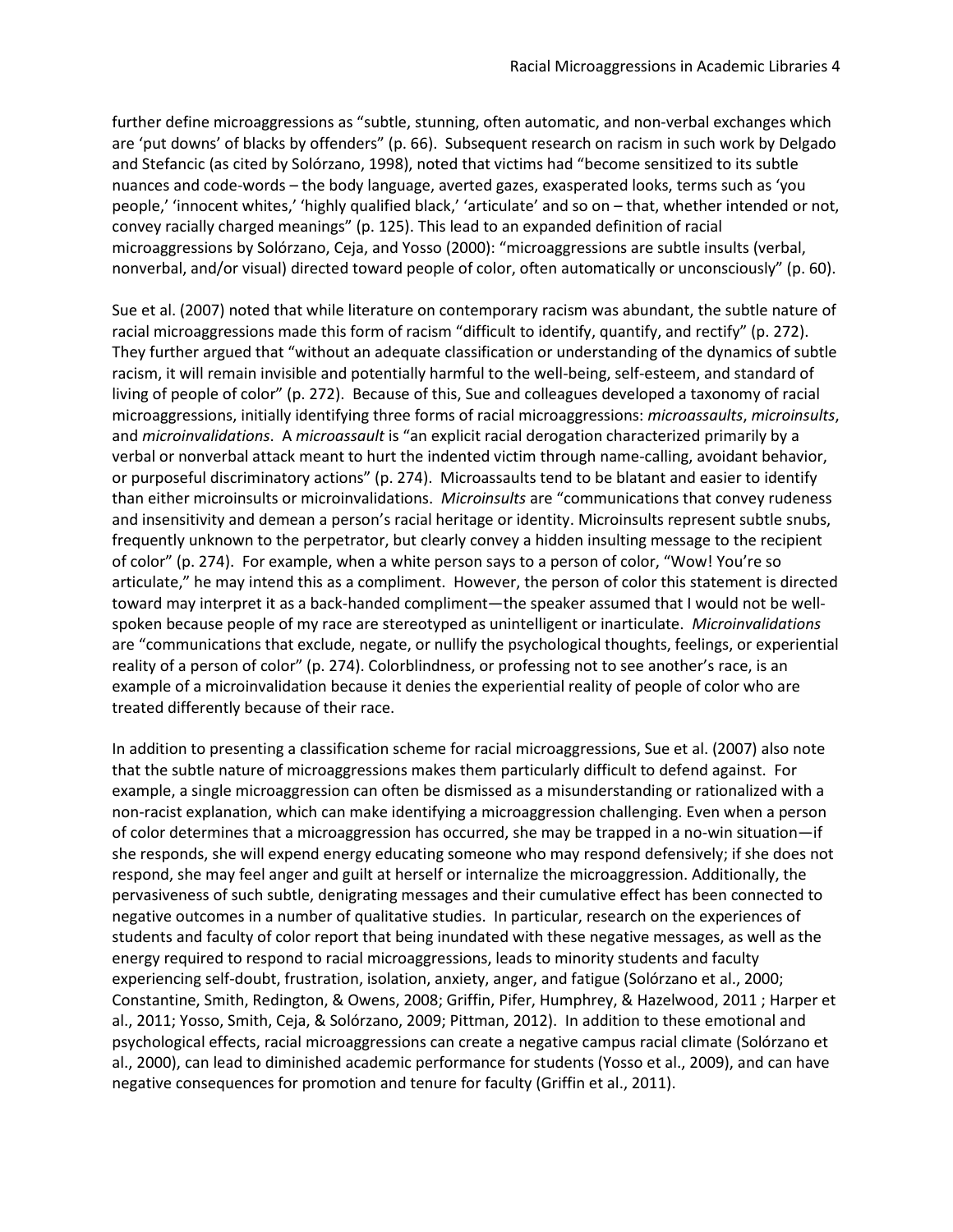In addition to qualitative studies, several researchers have recently developed quantitative scales to measure the experiences of racial microaggressions. Mercer, Zeigler-Hill, Wallace, and Hayes (2011) developed the Inventory of Microaggressions Against Black Individuals (IMABI) to measure African Americans' experiences of microinsults and microinvalidations. The Racial Microaggression Scale (RMAS), created by Torres-Harding, Andrade, and Romero Diaz (2011), focuses on several themes and categories identified by Sue and colleagues. The Racial and Ethnic Microaggression Scale (REMS) described by Nadal (2011) and also based on previous work by Sue and colleagues, focuses on measuring commonplace, everyday microaggressions that people of color encounter. The REMS contains 45 microaggressive statements that are grouped into six themes or subscales: 1) Assumptions of Inferiority, 2) Second-Class Citizenship and Assumption of Criminality, 3) Microinvalidations, 4) Exoticization/Assumptions of Similiarity, 5) Envrionmental Microaggressions, and 6) Workplace and School Microaggressions. Respondents are asked to indicate the number of times that they have experienced each stated microaggression in the past six months, with a 5-point scale: "0 = *I did not experience this event in the past six months*" and "5 = *I experienced this event 5 or more times in the past six months*," (Nadal, 2011, p. 476). According to Nadal (2011), "results through two large samples provided evidence of reliability through satisfactory internal consistency estimates and evidence of validity through correlations with other scales, suggests that the REMS is an adequate measure of racial microaggressions" (p. 477).

#### **Methodology**

This research sought to answer the following questions: 1) Are academic librarians of color experiencing racial microaggressions from their library colleagues? 2) Do white academic librarians observe these derogatory exchanges directed at minority colleagues? Based on previous literature, it was hypothesized that minority respondents would be more likely to both experience and observe racial microaggressions. The null hypothesis was that there would be no significant difference in the responses of minority and non-minority participants.

For this study, an online survey was used to collect data from both minority and non-minority academic librarians. Most of the survey items were adapted from the REMS described in Nadal (2011), with a revised version of at least one item from each of the six REMS subscales represented. The language of each survey item was modified to focus on librarian-to-librarian interactions. Also, since the survey sought to gauge both experiences and observations of microaggressions, the statements adapted from the REMS were used twice—once to ask participants about their experiences, and then again to ask about their observations. So, the REMS statement, "An employer or co-worker treated me differently than White co-workers," was modified to read "A colleague treated me differently than White colleagues," for the experience section of the survey, and further revised to "A colleague treated another librarian differently than his or her White peers" for the section of the survey focused on observations. Additional survey items were created based on themes identified by Solórzano et al. (2000) and Griffin et al. (2011). Unlike the REMS, which used a precise 5-point scale, this survey used a 6-point Likert scale with qualitative descriptors: 1 = *Never,* 2 = *Rarely ,* 3 = *Occasionally,* 4 = *Often,* 5 = *Regularly,* and 6 = *Frequently*.

After a series of demographic questions, the survey was segmented into three major sections. In the first section, participants were asked to respond to statements depicting racial microaggressions by noting the frequency with which they had experienced each. This section contained 20 items which were separated into two groups of 10 items each. This allowed the opening statement to be repeated about half-way down the survey webpage so that participants would not have to scroll up to see the rating scale or directions. The second section was almost identical to the first, except that participants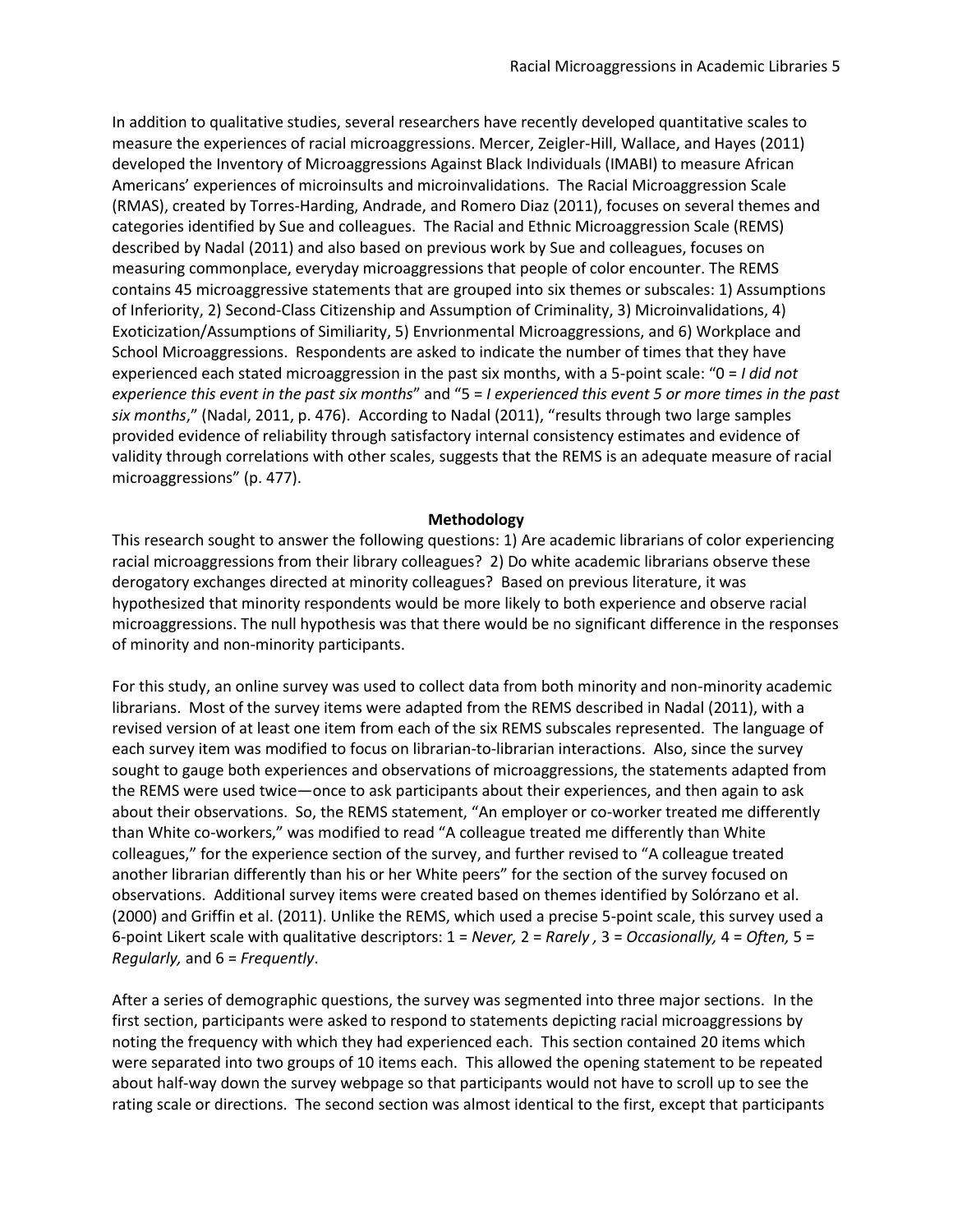were asked to note how frequently they had observed a particular racial microaggression being directed toward a fellow librarian. In the third and final section of the survey, participants were asked to note the degree to which they agreed with 7 statements, each of which represented either a microinvalidation or an environmental microaggression. At the end of each section, a text box was provided for additional open-ended comments.

Participants were recruited through three ACRL listservs to which the author subscribed: ILI-L (Instruction Section list), LES-L (Literatures in English Section list), and EBSS-L (Education and Behavioral Sciences Section list). Any academic librarian regardless of race was eligible to participate. The survey was open from February 15, 2012 to March 30, 2012. All responses were collected anonymously.

The data were analyzed using Microsoft Excel. Survey items, overall mean scores, and mean responses for non-minority and minority participants are included in tables 8, 9, and 10.

#### **Results**

Of the 185 people started the survey, 139 participants completed it, making the completion rate 75.1%. All survey questions were optional; therefore, responses for individual items may not always add up to 139.

# **Demographics**

The racial distribution of respondents can be seen in Table 1. Of those participants who finished the survey, most selected only one race. The majority of respondents, 70.5% (or n=98) identified themselves as white/Caucasian. For the purposes of data analysis, respondents have been divided into two groups: non-minority, where respondents selected only white/Caucasian; and minority, where respondents selected any racial category other than or in addition to white/Caucasian (29.5% or n=41).

| Table 1: Racial Demographics                |                            |            |  |  |
|---------------------------------------------|----------------------------|------------|--|--|
| <b>Race Selected</b>                        | <b>Number of Responses</b> | Percentage |  |  |
| White/Caucasian (only)                      | 98                         | 70.5%      |  |  |
| African American                            | 13                         | 9.4%       |  |  |
| Hispanic                                    |                            | 5.0%       |  |  |
| Asian                                       | 4                          | 2.9%       |  |  |
| Native American                             |                            | 0.7%       |  |  |
| Multi-racial or selected multiple responses | 16                         | 11.5%      |  |  |

The majority, 86.3% (n=120), of participants identified themselves as female, while 12.9% (n=18) identified as male. Participants also had the option to select "transgendered" or "prefer not to answer," but no respondent selected either of those options. One participant did opt not to select an answer for this question.

Tables 2-7 show the distribution of responses to demographic questions about age, geographic location, years as a librarian, years at current institution, type of institution, and type of position. The majority (64.0%, n=89) of respondents were under 44 years old, and participants were geographically spread out across the United States, with a few respondents (3.6%, or n=5) located in Canada. Most participants had been a librarian for 9 years or less (64.7%, n=90), and most had been at their current institutions for less than 9 years (78.4%, n=109); see Tables 4 and 5 for more details. Respondents predominantly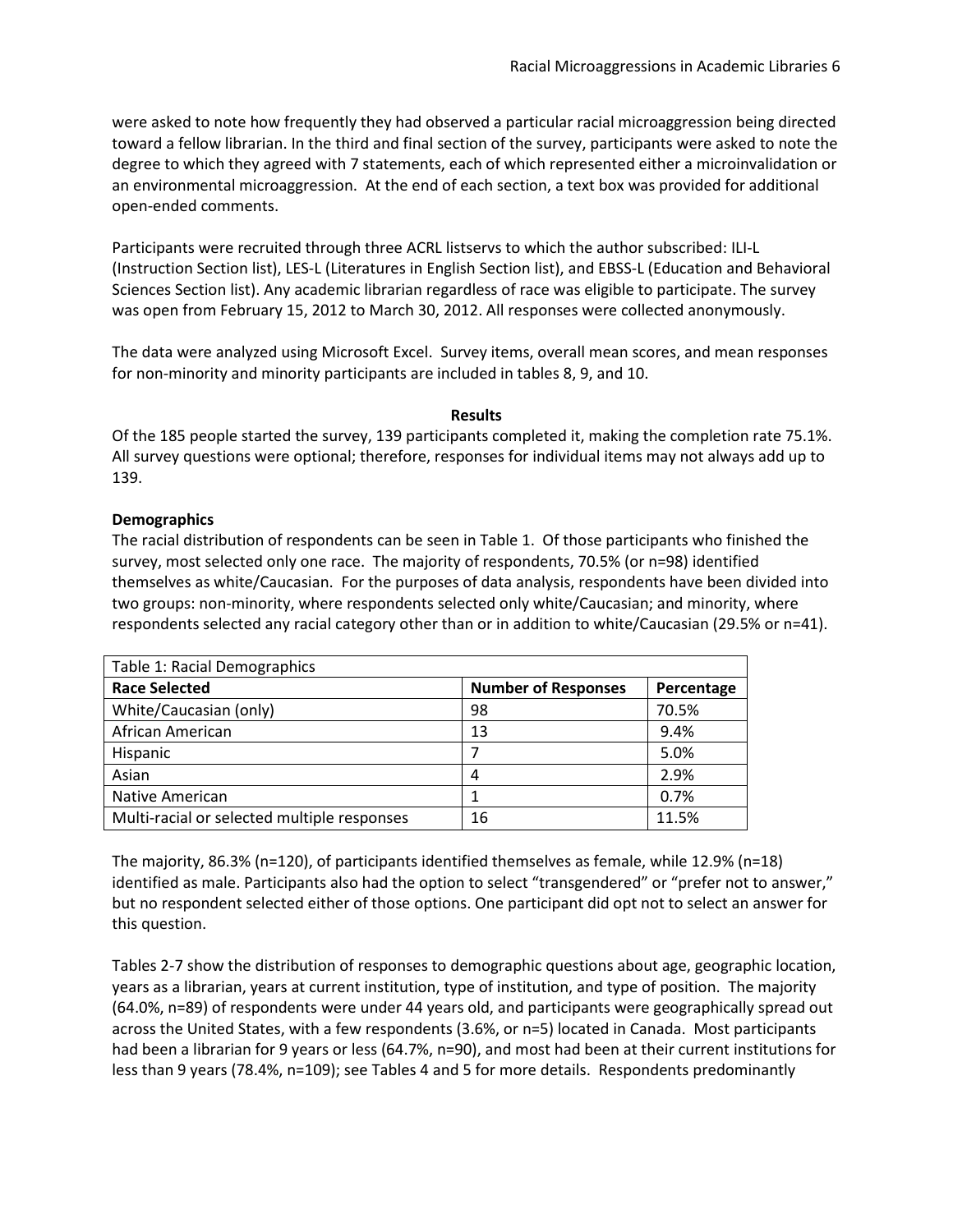worked at Baccalaureate colleges, master's colleges or universities, or research universities, and just under half (42.4%, n=59) of participants were in tenured or tenure-track positions.

| Table 2: Age Demographics                               |    |       |  |
|---------------------------------------------------------|----|-------|--|
| <b>Number of respondents</b><br>Percentage<br>Age range |    |       |  |
| Under 35                                                | 54 | 38.8% |  |
| 35-44                                                   | 35 | 25.2% |  |
| 45-54                                                   | 26 | 18.7% |  |
| 55-64                                                   | 20 | 14.4% |  |
| 65 or older                                             | ς  | 2.2%  |  |
| no response                                             |    | 0.7%  |  |

| Table 3: Geographic Distribution of Respondents |                                            |       |  |  |  |
|-------------------------------------------------|--------------------------------------------|-------|--|--|--|
| <b>Location selected</b>                        | <b>Number of respondents</b><br>Percentage |       |  |  |  |
| Northeastern US                                 | 39                                         | 28.1% |  |  |  |
| Midwestern US                                   | 36                                         | 25.9% |  |  |  |
| Southern US                                     | 32                                         | 23.0% |  |  |  |
| Western US                                      | 24                                         | 17.3% |  |  |  |
| Canada                                          | 5                                          | 3.6%  |  |  |  |
| Other                                           | $\mathcal{P}$                              | 1.4%  |  |  |  |
| No response                                     |                                            | 0.7%  |  |  |  |

| Table 4: Years as a Librarian |                                            |       |  |  |
|-------------------------------|--------------------------------------------|-------|--|--|
| <b>Years selected</b>         | <b>Number of respondents</b><br>Percentage |       |  |  |
| $0-4$                         | 47                                         | 33.8% |  |  |
| $5-9$                         | 43                                         | 30.9% |  |  |
| $10 - 14$                     | 13                                         | 9.4%  |  |  |
| 15-19                         | 14                                         | 10.1% |  |  |
| $20 - 24$                     | 8                                          | 5.8%  |  |  |
| 24-29                         |                                            | 5.0%  |  |  |
| $30+$                         | 5                                          | 3.6%  |  |  |
| No response                   | 2                                          | 1.4%  |  |  |

| Table 5: Years at current institution                               |    |       |  |  |
|---------------------------------------------------------------------|----|-------|--|--|
| <b>Number of respondents</b><br><b>Years selected</b><br>Percentage |    |       |  |  |
| 0-4                                                                 | 76 | 54.7% |  |  |
| $5-9$                                                               | 33 | 23.7% |  |  |
| $10-14$                                                             | 14 | 10.1% |  |  |
| $15 - 19$                                                           |    | 2.9%  |  |  |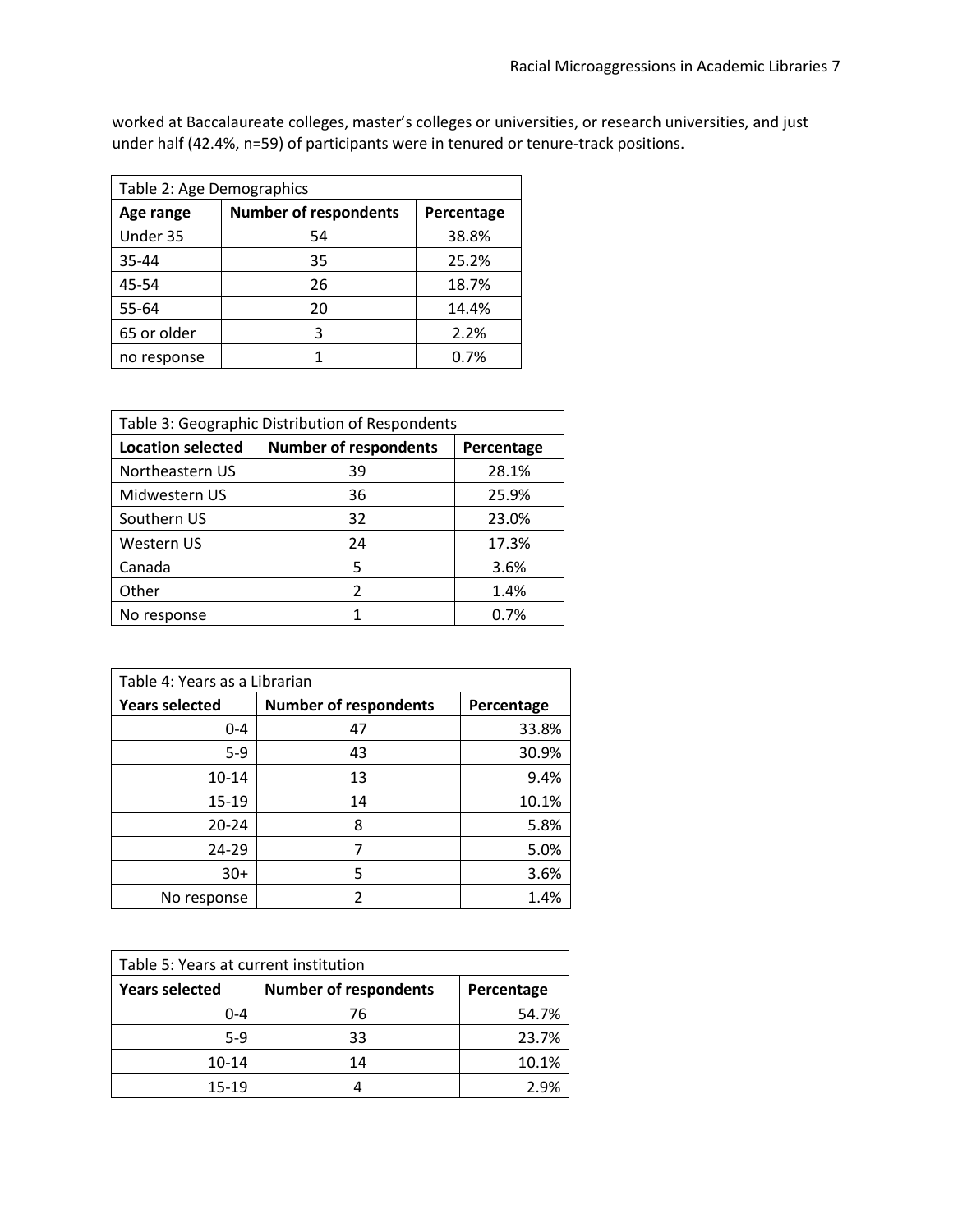| $20 - 24$ | 4.3% |
|-----------|------|
| 24-29     | 1.4% |
| 30+       | 2.9% |

| Table 6: Type of Institution   |                              |            |  |  |
|--------------------------------|------------------------------|------------|--|--|
| <b>Type selected</b>           | <b>Number of respondents</b> | Percentage |  |  |
| Associate's college            | 12                           | 8.6%       |  |  |
| Baccalaureate college          | 28                           | 20.1%      |  |  |
| Master's college or university | 45                           | 32.4%      |  |  |
| Research university            | 48                           | 34.5%      |  |  |
| Special focus institution      | 2                            | 1.4%       |  |  |
| Tribal college                 |                              | 0.0%       |  |  |
| Other                          | 3                            | 2.2%       |  |  |
| No answer                      |                              | $0.7\%$    |  |  |

| Table 7: Type of Position |                              |            |  |  |
|---------------------------|------------------------------|------------|--|--|
| <b>Position selected</b>  | <b>Number of respondents</b> | Percentage |  |  |
| Tenured                   | 24                           | 17.3%      |  |  |
| Tenure-track              | 35                           | 25.2%      |  |  |
| Other                     | 79                           | 56.8%      |  |  |
| No response               |                              | 0.7%       |  |  |

#### **Microaggression Statements**

After the demographic questions, the first section of survey questions asked participants to rate how frequently they had experienced 20 forms of racial microaggressions. Participants responded using a 6 point Likert scale: *1=Never and 6=Frequently*. Means were calculated for three groups: all respondents, non-minority respondents, and minority respondents. Table 8 shows each survey item and the mean scores for the 20 experience questions, from highest overall mean to lowest overall mean.

| Table 8: Experiences                                                        |                                    |                                                |                                     |  |
|-----------------------------------------------------------------------------|------------------------------------|------------------------------------------------|-------------------------------------|--|
| <b>Experience Statement</b>                                                 | Overall<br>Mean<br><b>Response</b> | <b>Non-minority</b><br>Mean<br><b>Response</b> | <b>Minority</b><br>Mean<br>Response |  |
| A colleague has told me that he/she was color-<br>blind.                    | 1.81                               | 1.66                                           | 2.18                                |  |
| A colleague treated me differently than White<br>colleagues.                | 1.70                               | 1.10                                           | 2.47                                |  |
| A colleague has told me that people should not<br>think about race anymore. | 1.66                               | 1.54                                           | 1.95                                |  |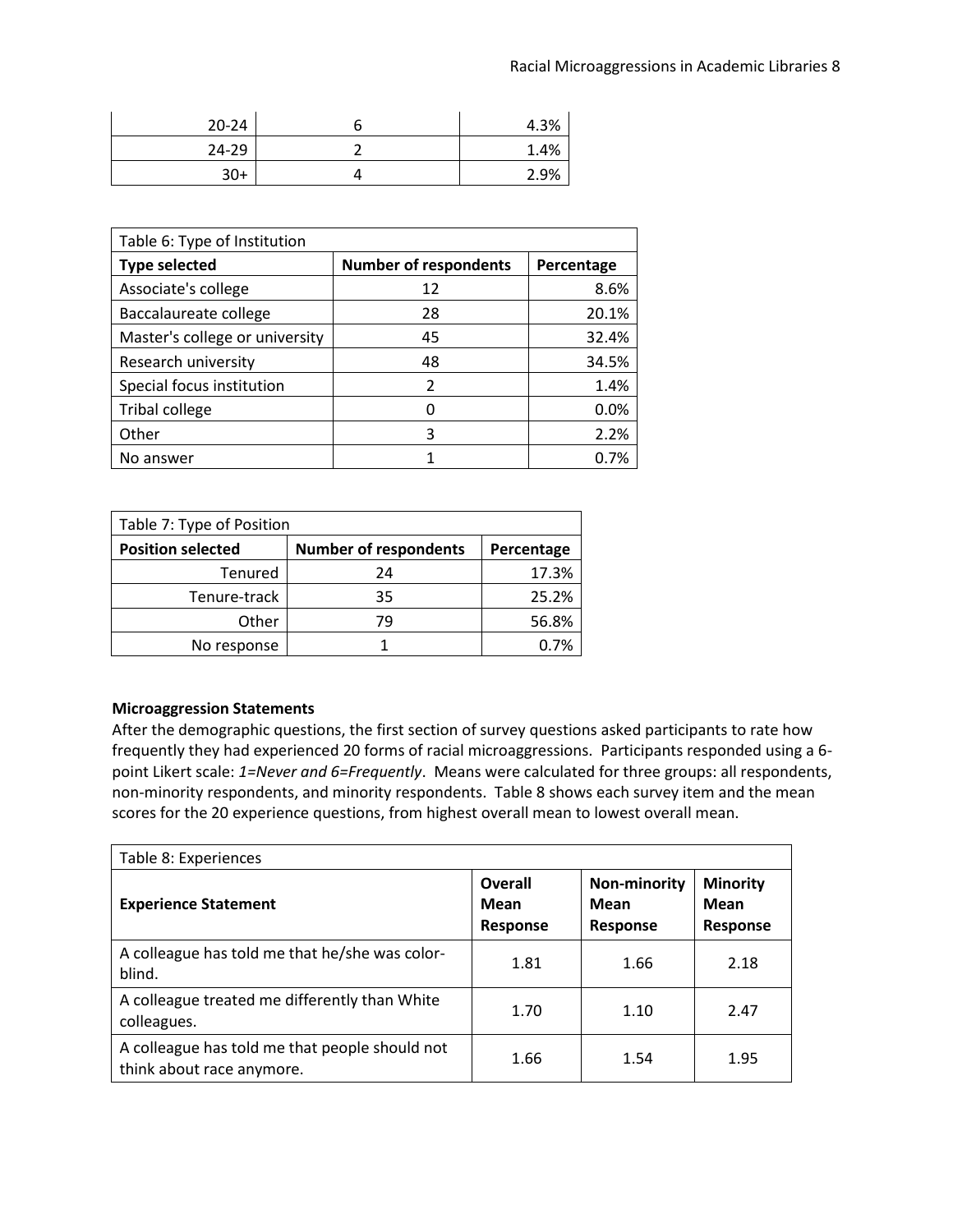| I was told that people of all racial groups<br>experience the same obstacles.                               | 1.65 | 1.49 | 2.05 |
|-------------------------------------------------------------------------------------------------------------|------|------|------|
| I was told that people of color do not experience<br>racism anymore.                                        | 1.65 | 1.50 | 2.00 |
| A colleague told me I was overly sensitive about<br>issues of race.                                         | 1.54 | 1.36 | 1.95 |
| A colleague told me that I was "articulate" after<br>he/she assumed I wouldn't be.                          | 1.46 | 1.22 | 2.03 |
| A colleague was unfriendly or unwelcoming<br>toward me because of my race.                                  | 1.45 | 1.26 | 1.89 |
| A colleague of a different racial group has stated<br>that there is no difference between the two of<br>us. | 1.42 | 1.26 | 1.80 |
| My opinion was overlooked in a group discussion<br>because of my race.                                      | 1.34 | 1.13 | 1.84 |
| I was ignored at work because of my race.                                                                   | 1.34 | 1.10 | 1.88 |
| I was told that I complain about race too much.                                                             | 1.30 | 1.17 | 1.60 |
| A colleague assumed that I would have a lower<br>education because of my race.                              | 1.29 | 1.00 | 1.97 |
| A colleague told me that all people in my racial<br>group are all the same.                                 | 1.29 | 1.27 | 1.33 |
| A colleague's body language showed they felt<br>threatened by me because of my race.                        | 1.26 | 1.10 | 1.66 |
| A colleague assumed that my work would be<br>inferior to people of other racial groups.                     | 1.25 | 1.07 | 1.67 |
| A colleague told me that I was hired because of<br>my race.                                                 | 1.22 | 1.03 | 1.65 |
| A colleague acted surprised at my professional<br>success because of my race.                               | 1.22 | 1.00 | 1.76 |
| A colleague accused me of being aggressive<br>because of my race.                                           | 1.18 | 1.03 | 1.53 |
| A colleague assumed that I would not be<br>intelligent because of my race.                                  | 1.16 | 1.00 | 1.54 |

The survey's second section followed a similar pattern as the first, except the survey items were reworded so that participants were asked if they had observed racial microaggressions directed toward colleagues. Means were calculated for the same three groups: all responses, non-minority responses, and minority responses. Table 9 shows each survey item and the mean scores for all of the observation questions.

Table 9: Observations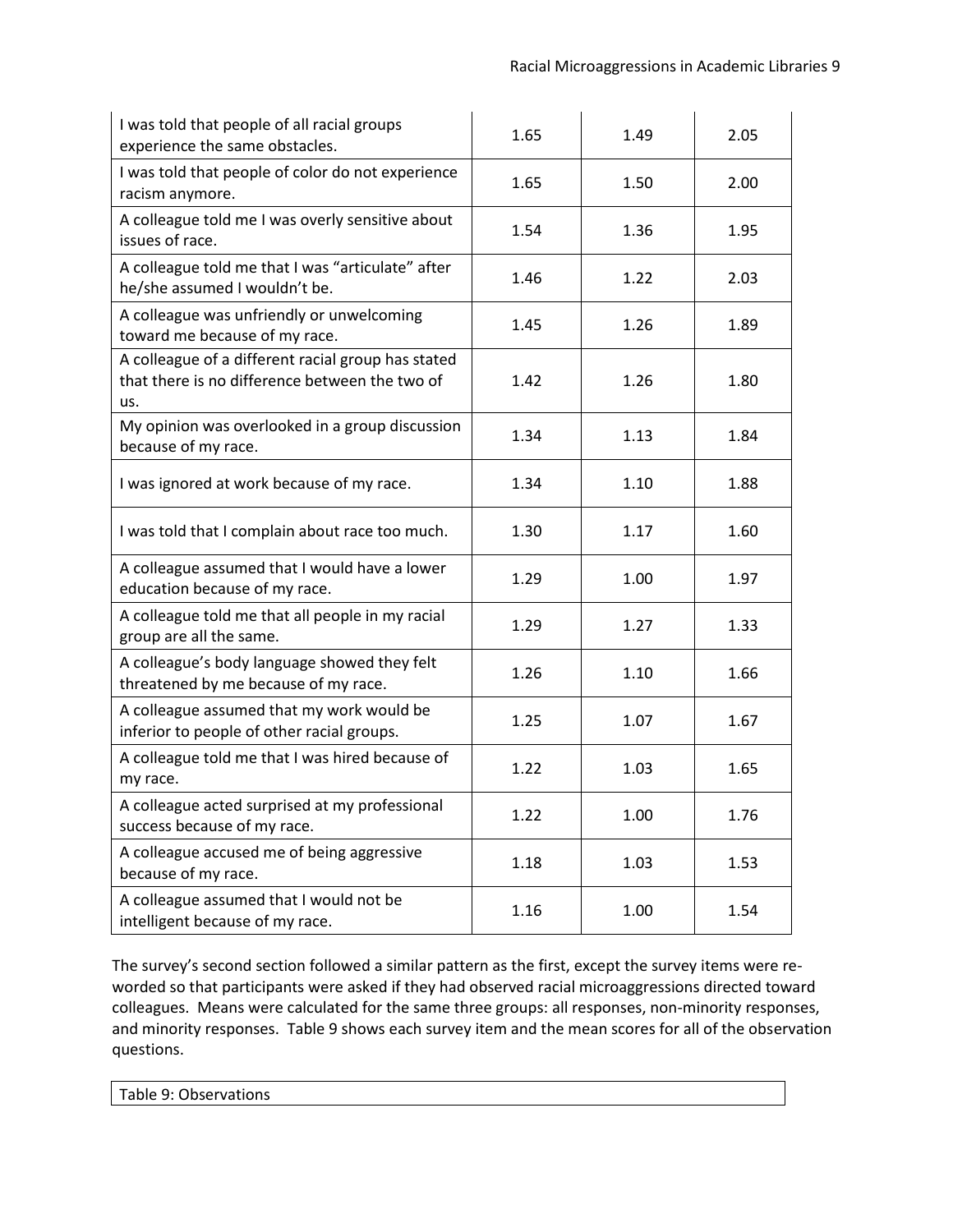| <b>Observation Statement</b>                                                                                                             | <b>Overall</b><br>Mean<br>Response | Non-minority<br><b>Mean</b><br>Response | <b>Minority</b><br><b>Mean</b><br>Response |
|------------------------------------------------------------------------------------------------------------------------------------------|------------------------------------|-----------------------------------------|--------------------------------------------|
| A colleague treated another librarian differently<br>than his or her White peers.                                                        | 1.64                               | 1.36                                    | 2.30                                       |
| A colleague told another librarian that he or she<br>was color-blind.                                                                    | 1.62                               | 1.44                                    | 2.08                                       |
| A colleague said that people of all racial groups<br>experience the same obstacles.                                                      | 1.55                               | 1.39                                    | 1.95                                       |
| A colleague told another librarian that he or she<br>was overly sensitive about issues of race.                                          | 1.53                               | 1.37                                    | 1.92                                       |
| A colleague was unfriendly or unwelcoming<br>toward another librarian because of his or her<br>race.                                     | 1.51                               | 1.37                                    | 1.86                                       |
| A colleague said that people of color do not<br>experience racism anymore.                                                               | 1.50                               | 1.35                                    | 1.84                                       |
| A colleague told another librarian that people<br>should not think about race anymore.                                                   | 1.49                               | 1.39                                    | 1.73                                       |
| A colleague said that all people in a particular<br>racial group are all the same.                                                       | 1.49                               | 1.37                                    | 1.81                                       |
| A colleague's opinion was overlooked in a group<br>discussion because of his or her race.                                                | 1.48                               | 1.24                                    | 2.11                                       |
| A colleague assumed another librarian was being<br>aggressive because of his or her race.                                                | 1.47                               | 1.26                                    | 1.97                                       |
| A colleague was ignored at work because of his<br>or her race.                                                                           | 1.45                               | 1.27                                    | 1.89                                       |
| A colleague said that another librarian<br>complained about race too much.                                                               | 1.44                               | 1.27                                    | 1.84                                       |
| A colleague told another librarian that he or she<br>was hired because of his or her race.                                               | 1.40                               | 1.23                                    | 1.81                                       |
| A colleague's body language showed they felt<br>threatened by another librarian because of his or<br>her race.                           | 1.39                               | 1.18                                    | 1.92                                       |
| A colleague of one racial group told a librarian of<br>a different racial group that there was no<br>difference between the two of them. | 1.38                               | 1.18                                    | 1.84                                       |
| A colleague assumed that another librarian's<br>work would be inferior because of his or her<br>race.                                    | 1.33                               | 1.16                                    | 1.75                                       |
| A colleague told another librarian that he or she<br>was "articulate" after having assumed he or she<br>would not be.                    | 1.33                               | 1.15                                    | 1.78                                       |
| A colleague assumed that another librarian<br>would have a lower education because of his or                                             | 1.30                               | 1.10                                    | 1.81                                       |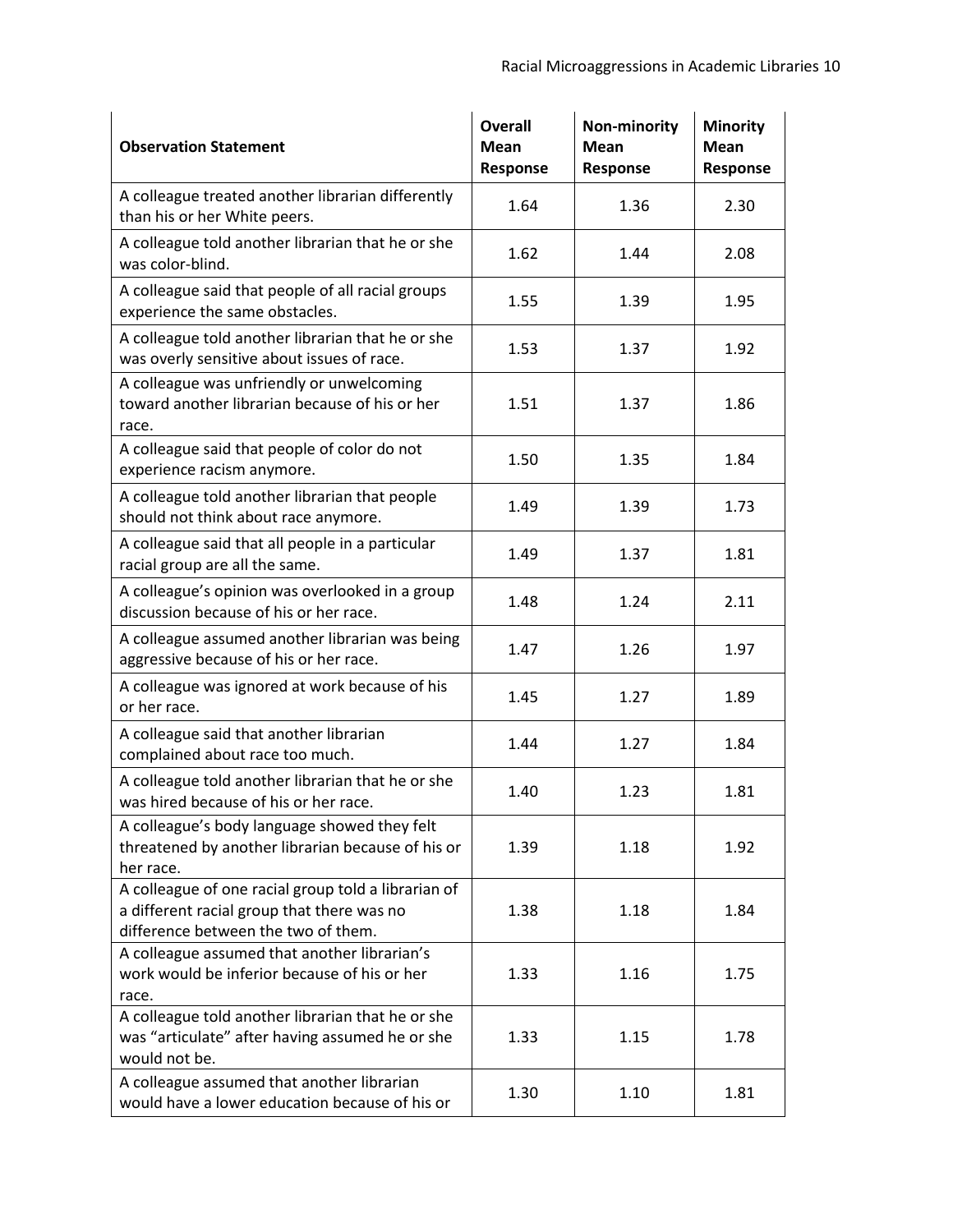| her race.                                                                                              |      |      |      |
|--------------------------------------------------------------------------------------------------------|------|------|------|
| A colleague acted surprised at another librarian's<br>professional success because of his or her race. | 1.29 | 1.03 | 1.92 |
| A colleague assumed that another librarian<br>would not be intelligent because of his or her<br>race.  | 1.24 | 1.08 | 1.65 |

Questions in the final section of the survey asked respondents to what extent they agreed with 7 statements. This section also used a 6-point Likert scale which indicated degree of agreement/disagreement rather than frequency: *1 = Strongly Disagree,* and *6 = Strongly Agree*. Table 10 lists each statement and the mean score for three groups: overall responses, non-minority responses, and minority responses.

| Table 10: Third Survey Section                                                                 |                                    |                                                |                                            |
|------------------------------------------------------------------------------------------------|------------------------------------|------------------------------------------------|--------------------------------------------|
| <b>Statement</b>                                                                               | Overall<br>Mean<br><b>Response</b> | <b>Non-minority</b><br>Mean<br><b>Response</b> | <b>Minority</b><br>Mean<br><b>Response</b> |
| People of my race hold administrative or<br>leadership positions at my university/institution. | 4.70                               | 5.36                                           | 3.15                                       |
| People of my race hold administrative or<br>leadership positions in my library.                | 4.49                               | 5.28                                           | 2.63                                       |
| Racism is less prevalent in higher education than<br>it was 15 years ago.                      | 3.53                               | 3.80                                           | 2.89                                       |
| Racism is less prevalent in academic librarianship<br>that it was 15 years ago.                | 3.48                               | 3.74                                           | 2.86                                       |
| Racism is not an issue in academic libraries.                                                  | 2.37                               | 2.51                                           | 2.08                                       |
| My colleagues treat me differently because of<br>my race.                                      | 2.20                               | 1.96                                           | 2.78                                       |
| Racism is not an issue in higher education.                                                    | 2.03                               | 2.21                                           | 1.60                                       |

Each section of the survey contained an open-ended text box for comments, and approximately 130 comments were submitted. A content analysis of these comments could provide valuable qualitative data about the experiences and awareness of racial microaggressions in academic libraries. While a future analysis of this qualitative data is planned, the present article focuses on the survey's quantitative data.

# **Data Analysis**

Separate composite scores—one for the group of experience statements and one for the group of observation statements—were calculated for each participant. An independent samples t-test was used to determine significance. The *t*-statistic for each set of composite scores was calculated using Excel's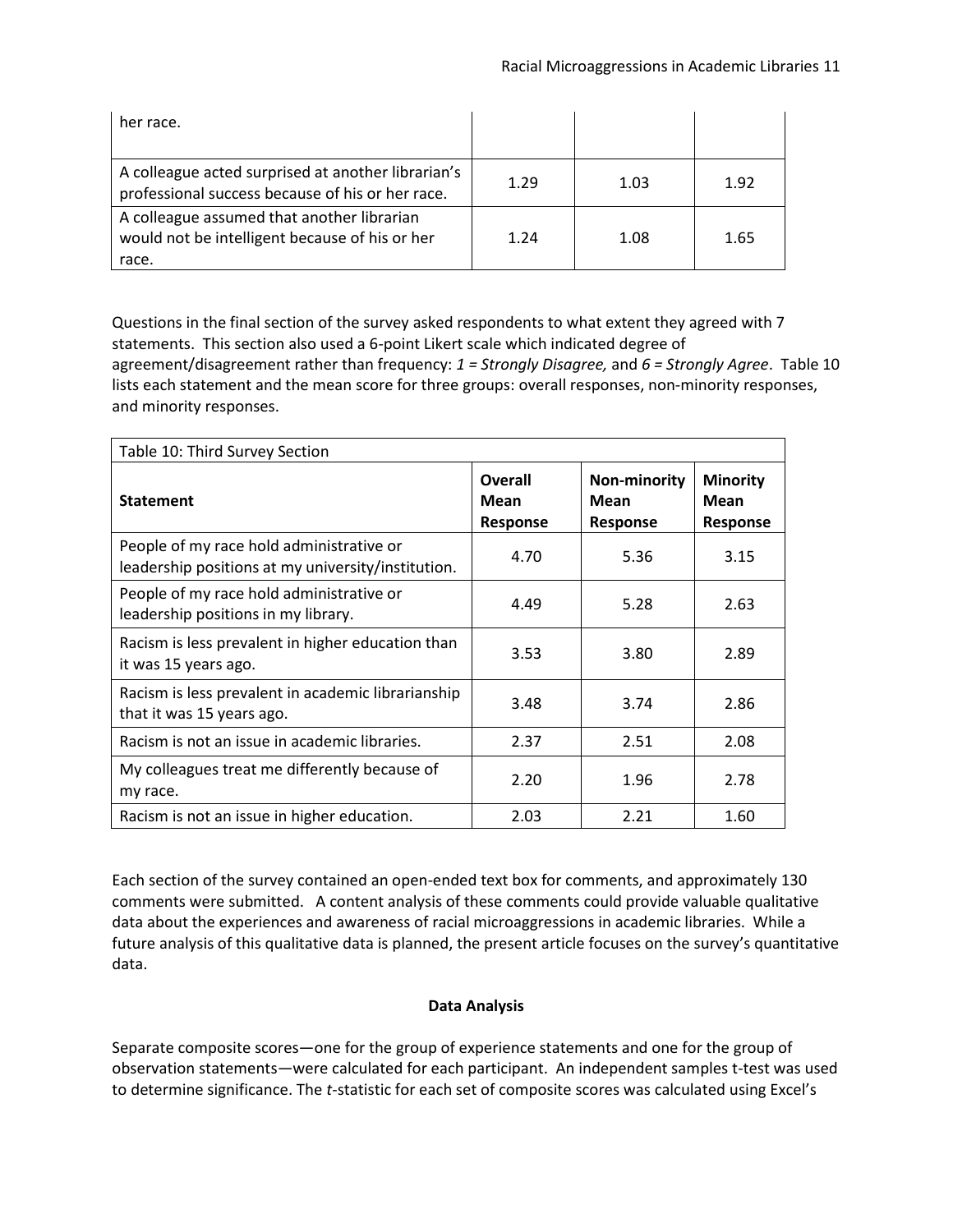Analysis Toolpak; results from both t-tests can be seen in tables 11-12. For the experience statements, the *t-*statistic was 3.67, the two-tailed *t* critical value was 2.02, and the p-value was 0.0007. For the observation statements, the *t-*statistic was 3.02, the two-tailed *t* critical value was 2.02, and the p-value was 0.004. Since the *t*-statistic is greater than the two-tailed *t* critical value for both groups of statements, the null hypothesis can be rejected. The difference in responses from minority and nonminority librarians is statistically significant.

### **Table 11: Experiences**

t-Test: Two-Sample Assuming Unequal Variances

|                                     | Minority composite scores | Nonminority composite scores |
|-------------------------------------|---------------------------|------------------------------|
| Mean                                | 35.146                    | 22.722                       |
| Variance                            | 454.278                   | 39.953                       |
| Observations                        | 41                        | 97                           |
| <b>Hypothesized Mean Difference</b> | 0                         |                              |
| df                                  | 43                        |                              |
| t Stat                              | 3.6651                    |                              |
| P(T <= t) one-tail                  | 0.0003                    |                              |
| t Critical one-tail                 | 1.6811                    |                              |
| $P(T \le t)$ two-tail               | 0.0007                    |                              |
| t Critical two-tail                 | 2.0167                    |                              |

#### **Table 12: Observations**

t-Test: Two-Sample Assuming Unequal Variances

|                                     | Minority composite scores | Nonminority composite scores |
|-------------------------------------|---------------------------|------------------------------|
| Mean                                | 36.947                    | 24.021                       |
| Variance                            | 665.186                   | 76.884                       |
| <b>Observations</b>                 | 38                        | 96                           |
| <b>Hypothesized Mean Difference</b> | 0                         |                              |
| df                                  | 40                        |                              |
| t Stat                              | 3.0213                    |                              |
| P(T <= t) one-tail                  | 0.0022                    |                              |
| t Critical one-tail                 | 1.6839                    |                              |
| $P(T \le t)$ two-tail               | 0.0044                    |                              |
| t Critical two-tail                 | 2.0211                    |                              |

# **Discussion**

In both the experience and observation sections of the survey, the mean responses from minority participants are consistently higher than the mean responses of non-minority participants, indicating that minority participants both experienced and observed racial microaggressions more often than non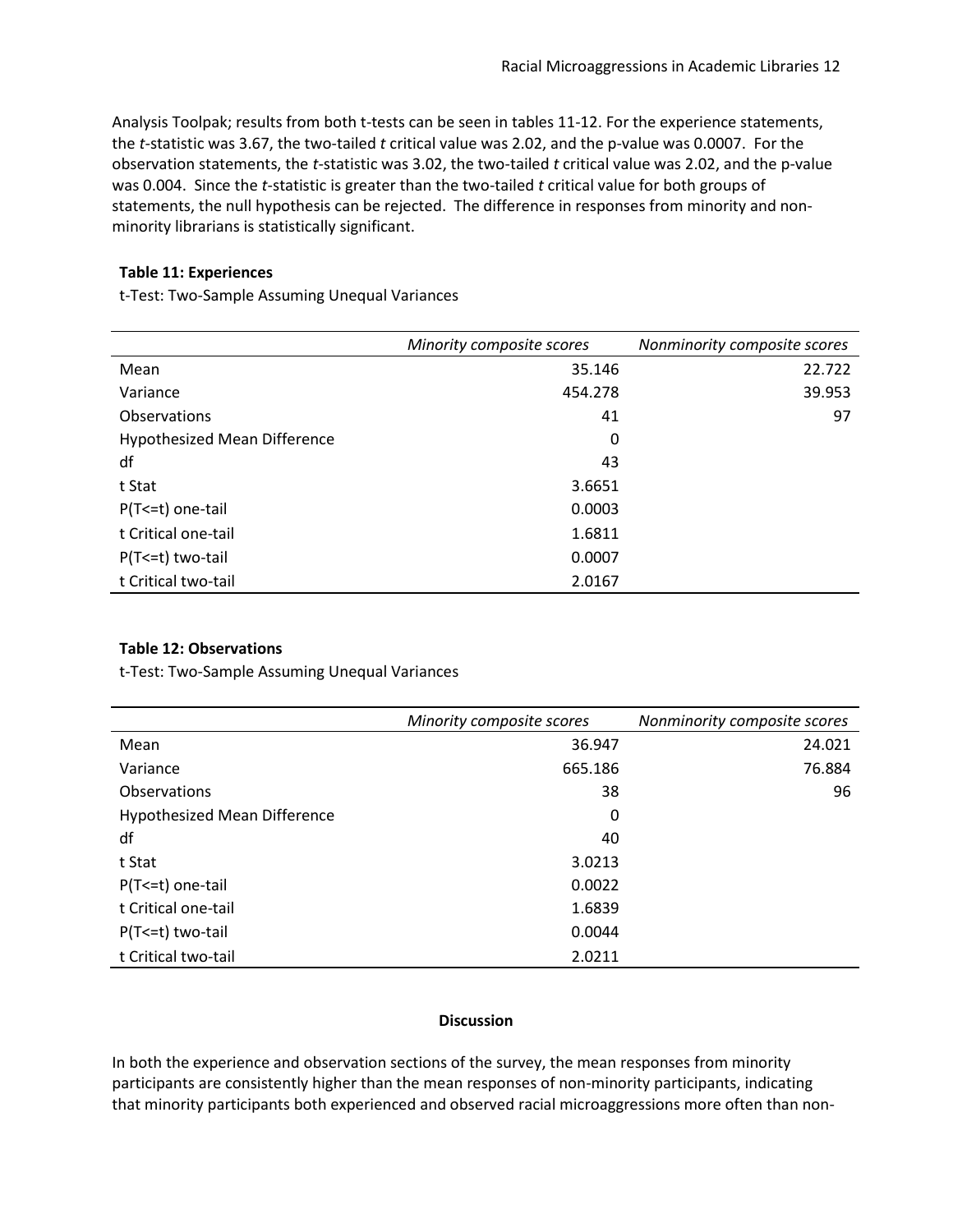minority respondents. In the third section of the survey, non-minority respondents agreed to a much greater extent than minority respondents with statements about people of their race being in leadership positions and about racism being less prevalent. Both minority and non-minority respondents more strongly disagreed with the notion that racism is not an issue in higher education than they did with the suggestion that racism is not an issue in libraries.

Of the 41 minority participants, 6 (14.6%) reported never having experienced any of the twenty stated microaggressions. Each statement, however, had at least 4 minority participants (9.8%) who experienced the microaggression occasionally or more often. This suggests that some academic librarians of color do experience racial microaggressions from colleagues in their workplaces.

Table 13 lists all of the experience/observation statement pairs and the percentage of respondents who indicated experiencing or observing the microaggression more than occasionally. The table makes it clear that while minority survey participants report experiencing racial microaggressions, very few (or no) non-minority respondents report observing such encounters. This pattern holds for all but one of the experience/observation statement pairs: "A colleague told me that all people in my racial group are all the same"/ "A colleague said that all people in a particular racial group are all the same." No minority respondents reported experiencing this microaggression more than occasionally, but 1 non-minority respondent indicated that he or she had observed this frequently. The pattern suggests that nonminority academic librarians do not recognize racial microaggressions that their minority colleagues could be experiencing.

| Table 13: Percentage of respondents selecting "often," "regularly," or "frequently" |                           |                               |  |
|-------------------------------------------------------------------------------------|---------------------------|-------------------------------|--|
| <b>Experience Statements / Observation Statements</b>                               | <b>Minority Responses</b> | <b>Non-minority Responses</b> |  |
| A colleague treated me differently than White                                       | 22.0%                     |                               |  |
| colleagues.                                                                         |                           |                               |  |
|                                                                                     |                           |                               |  |
| A colleague treated another librarian differently                                   |                           |                               |  |
| than his or her White peers.                                                        |                           | 0%                            |  |
| A colleague assumed that I would have a lower                                       | 17.1%                     |                               |  |
| education because of my race.                                                       |                           |                               |  |
|                                                                                     |                           |                               |  |
| A colleague assumed that another librarian would                                    |                           |                               |  |
| have a lower education because of his or her race.                                  |                           | 0%                            |  |
| A colleague has told me that he/she was color-blind.                                | 14.6%                     |                               |  |
|                                                                                     |                           |                               |  |
| A colleague told another librarian that he or she was                               |                           |                               |  |
| color-blind.                                                                        |                           | 2.0%                          |  |
|                                                                                     |                           |                               |  |
| My opinion was overlooked in a group discussion                                     | 14.6%                     |                               |  |
| because of my race.                                                                 |                           |                               |  |
|                                                                                     |                           |                               |  |
| A colleague's opinion was overlooked in a group                                     |                           |                               |  |
| discussion because of his or her race.                                              |                           | 1.0%                          |  |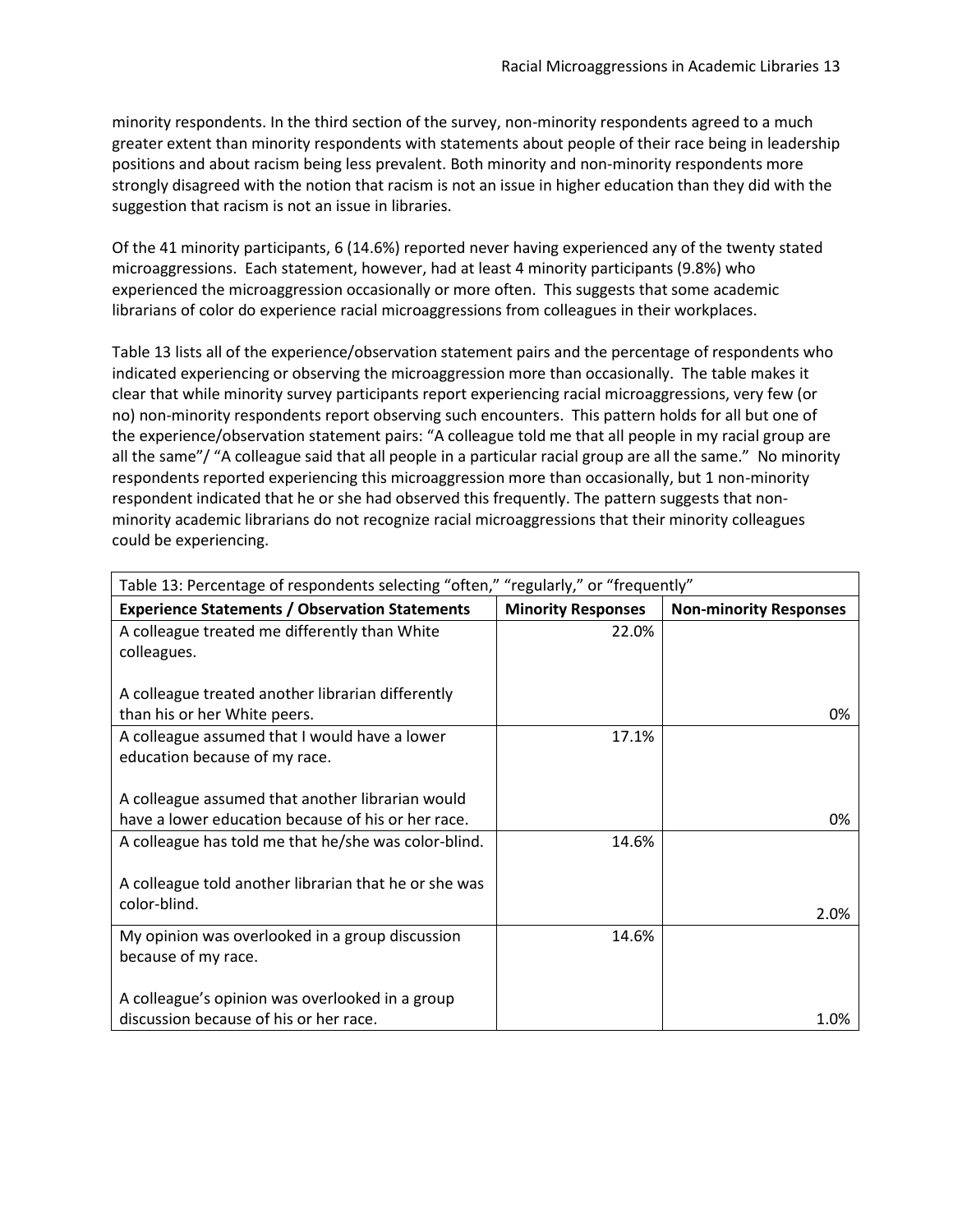| 14.6% |                                                                                                                                                                                               |
|-------|-----------------------------------------------------------------------------------------------------------------------------------------------------------------------------------------------|
|       |                                                                                                                                                                                               |
|       | 1.0%                                                                                                                                                                                          |
| 14.6% |                                                                                                                                                                                               |
|       |                                                                                                                                                                                               |
|       | 0%                                                                                                                                                                                            |
|       |                                                                                                                                                                                               |
|       |                                                                                                                                                                                               |
|       | 3.1%                                                                                                                                                                                          |
| 12.2% |                                                                                                                                                                                               |
|       | 1.0%                                                                                                                                                                                          |
|       |                                                                                                                                                                                               |
|       |                                                                                                                                                                                               |
|       |                                                                                                                                                                                               |
|       | 0%                                                                                                                                                                                            |
| 9.8%  |                                                                                                                                                                                               |
|       |                                                                                                                                                                                               |
|       | 2.0%                                                                                                                                                                                          |
| 9.8%  |                                                                                                                                                                                               |
|       |                                                                                                                                                                                               |
|       | 2.0%                                                                                                                                                                                          |
|       |                                                                                                                                                                                               |
|       | 0%                                                                                                                                                                                            |
|       | 12.2%<br>A colleague has told me that people should not think<br>A colleague told another librarian that people should<br>12.2%<br>A colleague assumed that my work would be inferior<br>9.8% |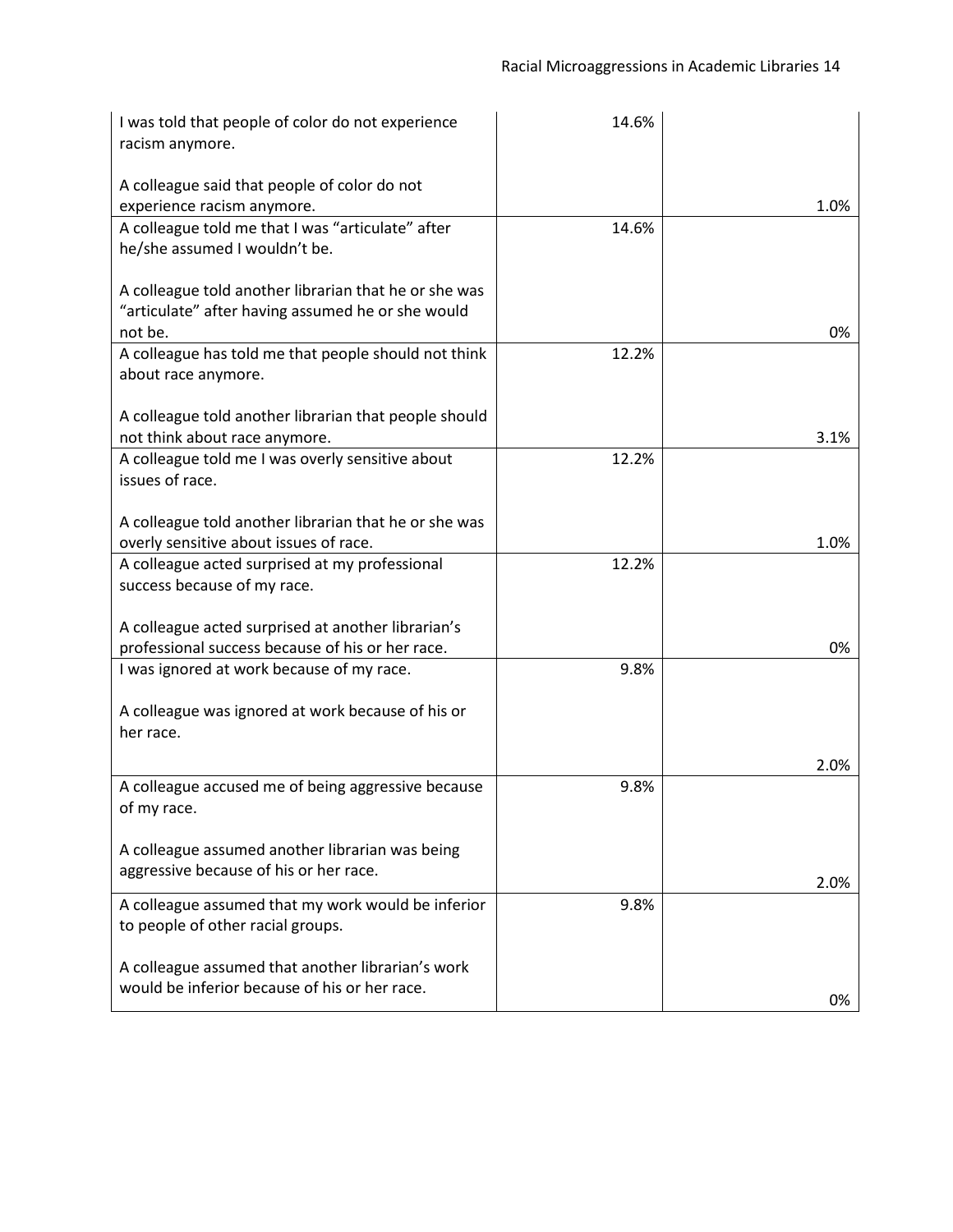| I was told that I complain about race too much.                                                          | 7.3% |      |
|----------------------------------------------------------------------------------------------------------|------|------|
|                                                                                                          |      |      |
| A colleague said that another librarian complained<br>about race too much.                               |      |      |
|                                                                                                          |      |      |
|                                                                                                          |      | 1.0% |
| A colleague's body language showed they felt                                                             | 7.3% |      |
| threatened by me because of my race.                                                                     |      |      |
| A colleague's body language showed they felt                                                             |      |      |
| threatened by another librarian because of his or her                                                    |      |      |
| race.                                                                                                    |      | 1.0% |
| A colleague told me that I was hired because of my                                                       | 7.3% |      |
| race.                                                                                                    |      |      |
|                                                                                                          |      |      |
| A colleague told another librarian that he or she was                                                    |      |      |
| hired because of his or her race.                                                                        |      | 1.0% |
| A colleague of a different racial group has stated<br>that there is no difference between the two of us. | 7.3% |      |
|                                                                                                          |      |      |
| A colleague of one racial group told a librarian of a                                                    |      |      |
| different racial group that there was no difference                                                      |      |      |
| between the two of them.                                                                                 |      | 0%   |
| I was told that people of all racial groups experience                                                   | 7.3% |      |
| the same obstacles.                                                                                      |      |      |
|                                                                                                          |      |      |
| A colleague said that people of all racial groups<br>experience the same obstacles.                      |      | 0%   |
| A colleague assumed that I would not be intelligent                                                      | 7.3% |      |
| because of my race.                                                                                      |      |      |
|                                                                                                          |      |      |
| A colleague assumed that another librarian would                                                         |      |      |
| not be intelligent because of his or her race.                                                           |      | 0%   |
| A colleague was unfriendly or unwelcoming toward                                                         | 4.9% |      |
| me because of my race.                                                                                   |      |      |
|                                                                                                          |      |      |
| A colleague was unfriendly or unwelcoming toward<br>another librarian because of his or her race.        |      | 2.0% |
| A colleague told me that all people in my racial                                                         | 0%   |      |
| group are all the same.                                                                                  |      |      |
|                                                                                                          |      |      |
| A colleague said that all people in a particular racial                                                  |      |      |
| group are all the same.                                                                                  |      | 1.0% |

# **Limitations**

This study has several limitations. First, the survey was only sent to three ACRL listservs, which limits the potential pool of participants. Second, participants were asked to select their race based on a set of pre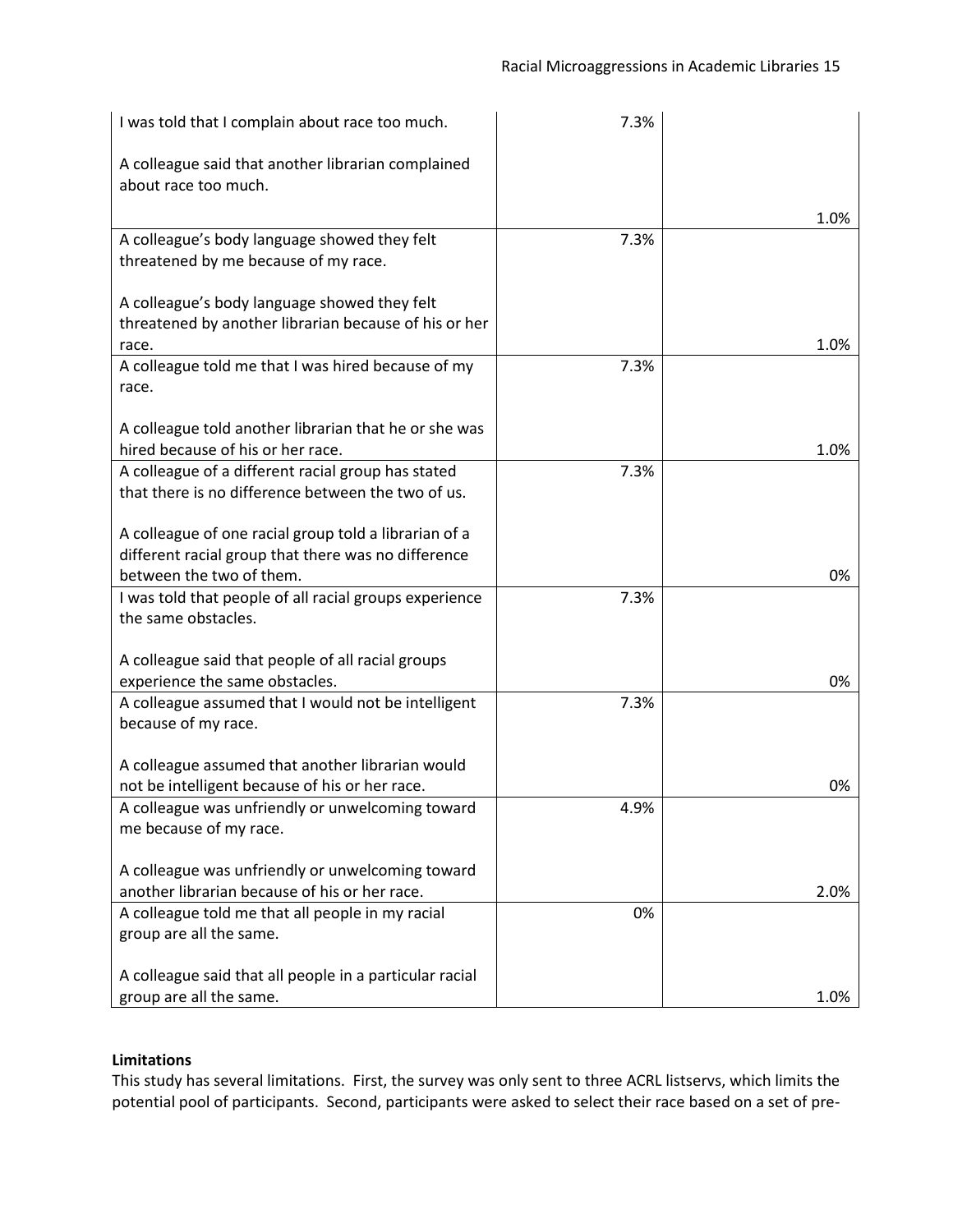defined categories. It is possible that some participants may have selected a race other than or in addition to white, and yet not identify or not be perceived by others as non-white. Minority participants who are not identified as non-white by others are less likely to experience microaggressions based on their race. Third, there were too few respondents from each racial category to analyze results by individual race, so all non-white participants were grouped together as minorities. As the research on racial microaggressions shows, certain microaggressions are more common for members of particular racial groups (Sue, Bucceri, Lin, Nadal, & Torino, 2007; Sue et al., 2008); combining the racial categories makes it impossible to differentiate between the experiences of different group members. Additionally, the qualitative labels used on the survey scale—"often, "regularly," and "frequently"—are not as precise as the response scale for the REMS, and respondents may not have perceived any difference among these degrees of frequency. Another limitation of this study is that minority and non-minority participants were asked to respond based on their personal experiences and observations, rather than experiencing and observing the same encounter. It is possible that the non-minority participants in this survey reported fewer observations because microaggressions occur less frequently at their specific institutions.

#### **Conclusion**

Previous research has shown that minority students and faculty of color experience a range of racial microaggressions from other students, professors, and administrators on their college and university campuses. To determine whether academic librarians of color face similar experiences, this research project sought to answer the following questions: 1) Are academic librarians of color experiencing racial microaggressions from their library colleagues? 2) Do white academic librarians observe these derogatory exchanges directed at minority colleagues? According to the results of this survey, some academic librarians of color do experience racial microaggressions from colleagues in their workplaces. In particular, academic librarians of color noted that they are treated differently than their white peers. Minority academic librarians are also more likely to perceive racial microaggressions directed toward colleagues. However, non-minority librarians are unlikely to report observing racial microaggressions. This suggests that the disconnect between perceptions of minority and non-minority librarians, as previously noted by Smith (1988) and St. Lifer and Nelson (1997), persists.

Despite increases in programs aimed at recruiting minorities to librarianship, the *Diversity Counts 2009- 2010 Update* (2012) reports that 86.1% of librarians in higher education are white. Librarianship could benefit from future qualitative studies on the experiences of librarians from specific racial groups. Additional research that investigates what role racial microaggressions may play in deterring people of color from entering into or remaining in academic librarianship could inform improvements to diversity recruitment and retention efforts. Without a deeper understanding of how issues such as racism affect us and our organizations, it will be difficult to succeed in increasing the representation of minorities within academic librarianship.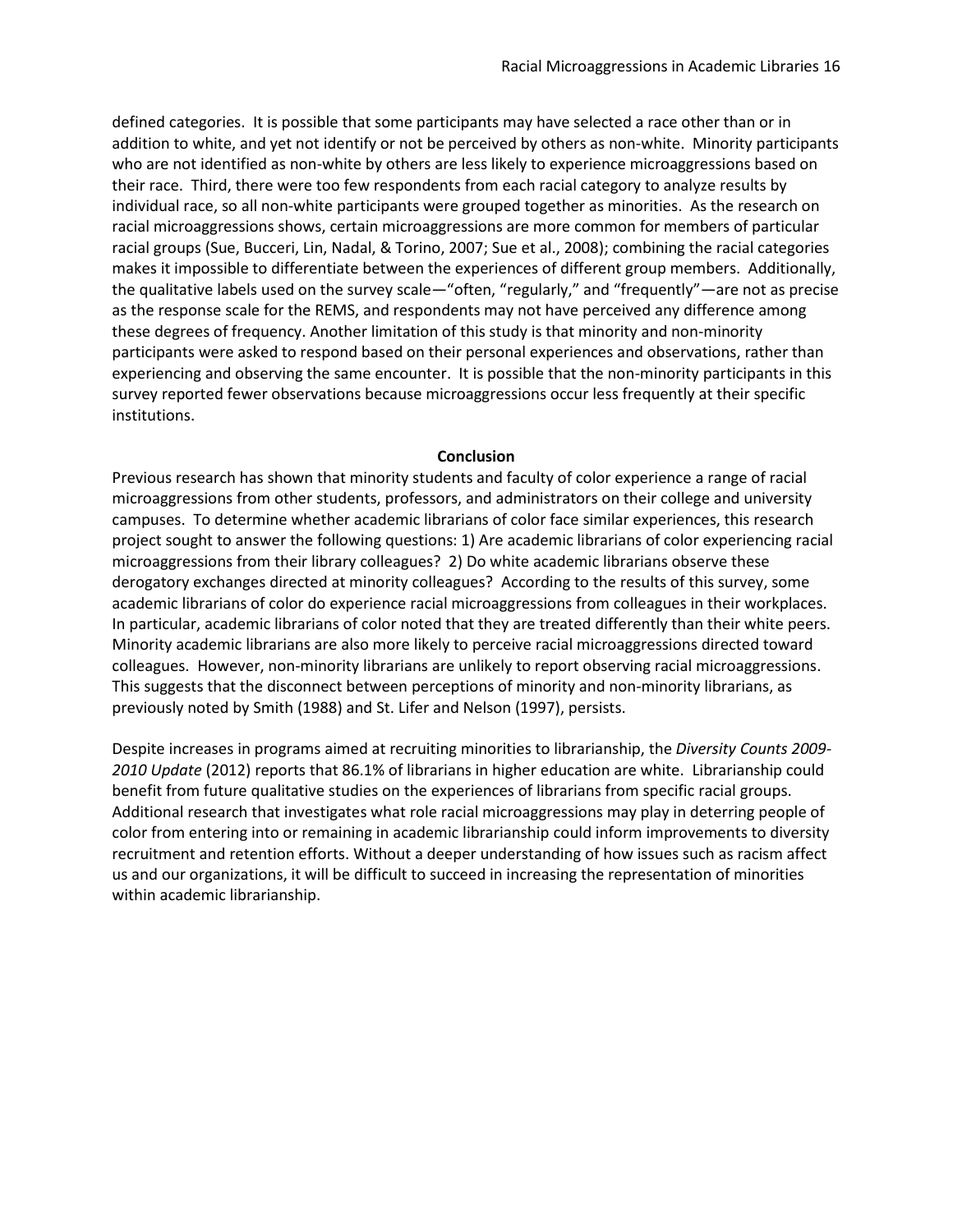#### **References**

- American Library Association (2012). *Diversity counts 2009-2010 update*. Retrieved from <http://www.ala.org/offices/diversity/diversitycounts/2009-2010update>
- Constantine, M. G., Smith, L., Redington, R. M., & Owens, D. (2008). Racial microaggressions against Black counseling and counseling psychology faculty: A central challenge in the multicultural counseling movement. *Journal of Counseling & Development, 86*(3), 348-355.
- Curry, D. A. (1994). Your worries ain't like mine: African American librarians and the pervasiveness of racism, prejudice and discrimination in academe. *Reference Librarian*(45-46), 299-311. doi: 10.1300/J120v21n45\_26
- Damasco, I. T., & Hodges, D. (2012). Tenure and promotion experiences of academic librarians of color. *College & Research Libraries, 73*(3), 279-301.
- Griffin, K. A., Pifer, M. J., Humphrey, J. R., & Hazelwood, A. M. (2011). (Re)defining departure: Exploring Black professors' experiences with and responses to racism and racial climate. *American Journal of Education, 117*(4), 495-526.

Hall, P. A. (1988). "Yassuh! I's the reference librarian!". *American Libraries, 19*, 900-901.

- Harper, S. R., McGowan, B. L., Davis, R. J., Ingram, T. N., Jones, D. E., & Platt, C. S. (2011). Race and racism in the experiences of Black male resident assistants at predominantly white universities. *Journal of College Student Development, 52*(2), 180-200.
- Josey, E. J. (1999). Diversity: Political and societal barriers. *Journal of Library Administration, 27*(1-2), 191-202.
- Mercer, S. H., Zeigler-Hill, V., Wallace, M., & Hayes, D. M. (2011). Development and initial validation of the Inventory of Microaggressions Against Black Individuals. *Journal of Counseling Psychology, 58*(4), 457-469. doi: 10.1037/a0024937

Nadal, K. L. (2011). The Racial and Ethnic Microaggressions Scale (REMS): Construction, reliability, and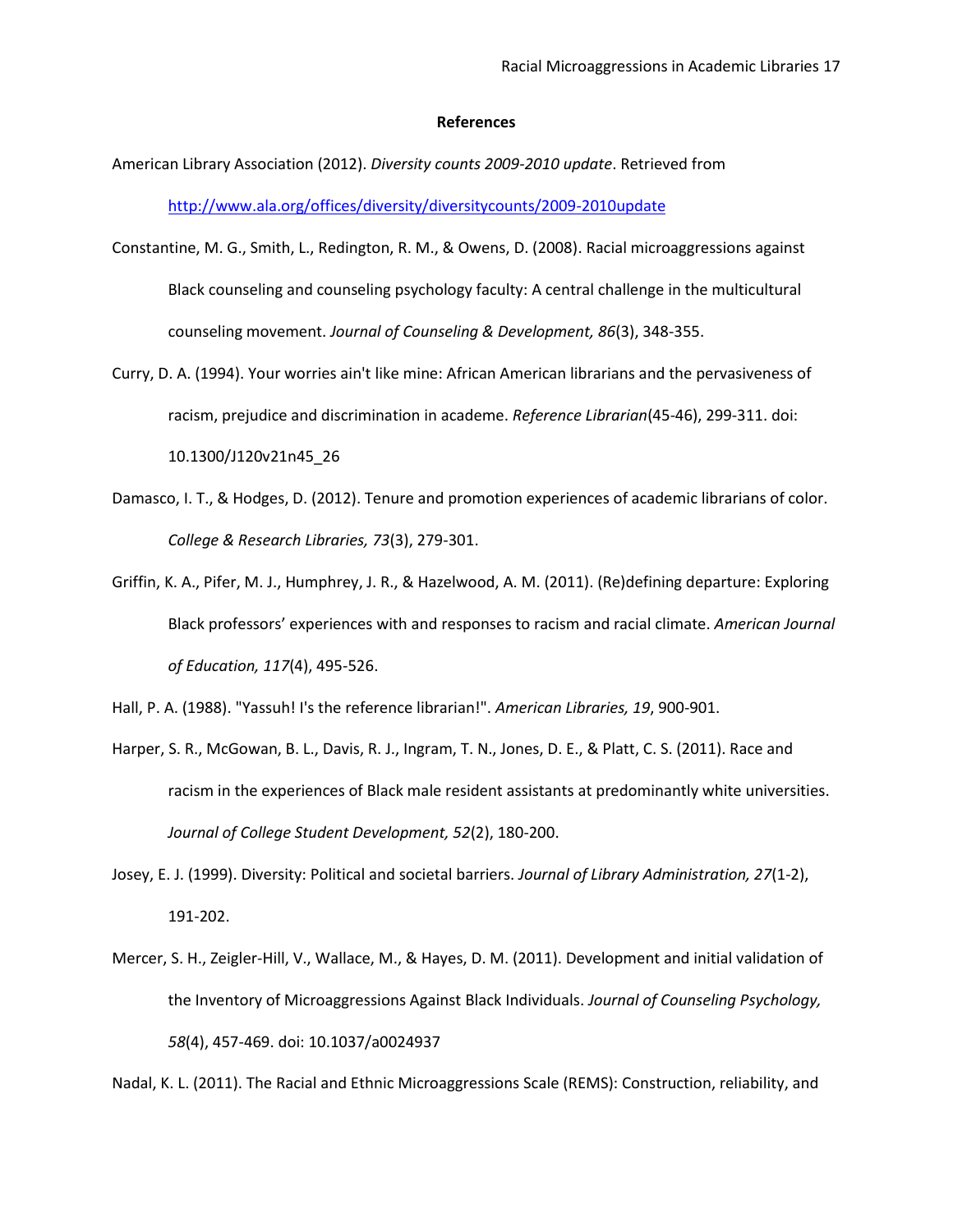validity. *Journal of Counseling Psychology, 58*(4), 470-480. doi: 10.1037/a0025193

- Pierce, C.M. (1970). Offensive mechanisms. In F. B. Barbour (Ed.), *The Black Seventies* (pp. 265-282). Boston: Porter Sargent.
- Pierce, C. M., Carew, J. V., Pierce-Gonzalez, D., & Wills, D. (1978). An experiment in racism: TV commercials. In C. M. Pierce (Ed.), *Television and Education* (pp. 62-88). Beverly Hills: Sage.
- Pittman, C.T. (2012). Racial microaggressions: The narratives of African American faculty at a predominantly white university. *The Journal of Negro Education, 81*(1), 82-92.
- Preston, C. J. (1998). Perceptions of discriminatory practices and attitudes: A survey of African American librarians. *College & Research Libraries, 59*(5), 434.

Smith, E. M. (1988). Racism: It is always there. *Library Journal, 113*(18), 35-39.

- Solórzano, D., Ceja, M., & Yosso, T. (2000). Critical race theory, racial microaggressions, and campus racial climate: The experiences of African American college students. *Journal of Negro Education, 69*(1/2), 60-73.
- St. Lifer, E., & Nelson, C. O. (1997). Unequal opportunities: Race does matter. *Library Journal (1976), 122*, 42-46.
- Sue, D. W., Bucceri, J., Lin, A. I., Nadal, K. L., & Torino, G. C. (2007). Racial microaggressions and the Asian American experience. *Cultural Diversity & Ethnic Minority Psychology, 13*(1), 72-81. doi: 10.1037/1099-9809.3.1.72
- Sue, D. W., Capodilupo, C. M., Torino, G. C., Bucceri, J. M., Holder, A. M. B., Nadal, K. L., & Esquilin, M. (2007). Racial microaggressions in everyday life: Implications for clinical practice. *American Psychologist, 62*(4), 271-286. doi: 10.1037/0003-066x.62.4.271
- Sue, D. W., Nadal, K. L., Capodilupo, C. M., Lin, A. I., Torino, G. C., & Rivera, D. P. (2008). Racial microaggressions against Black Americans: Implications for counseling. *Journal of Counseling & Development, 86*(3), 330-338.